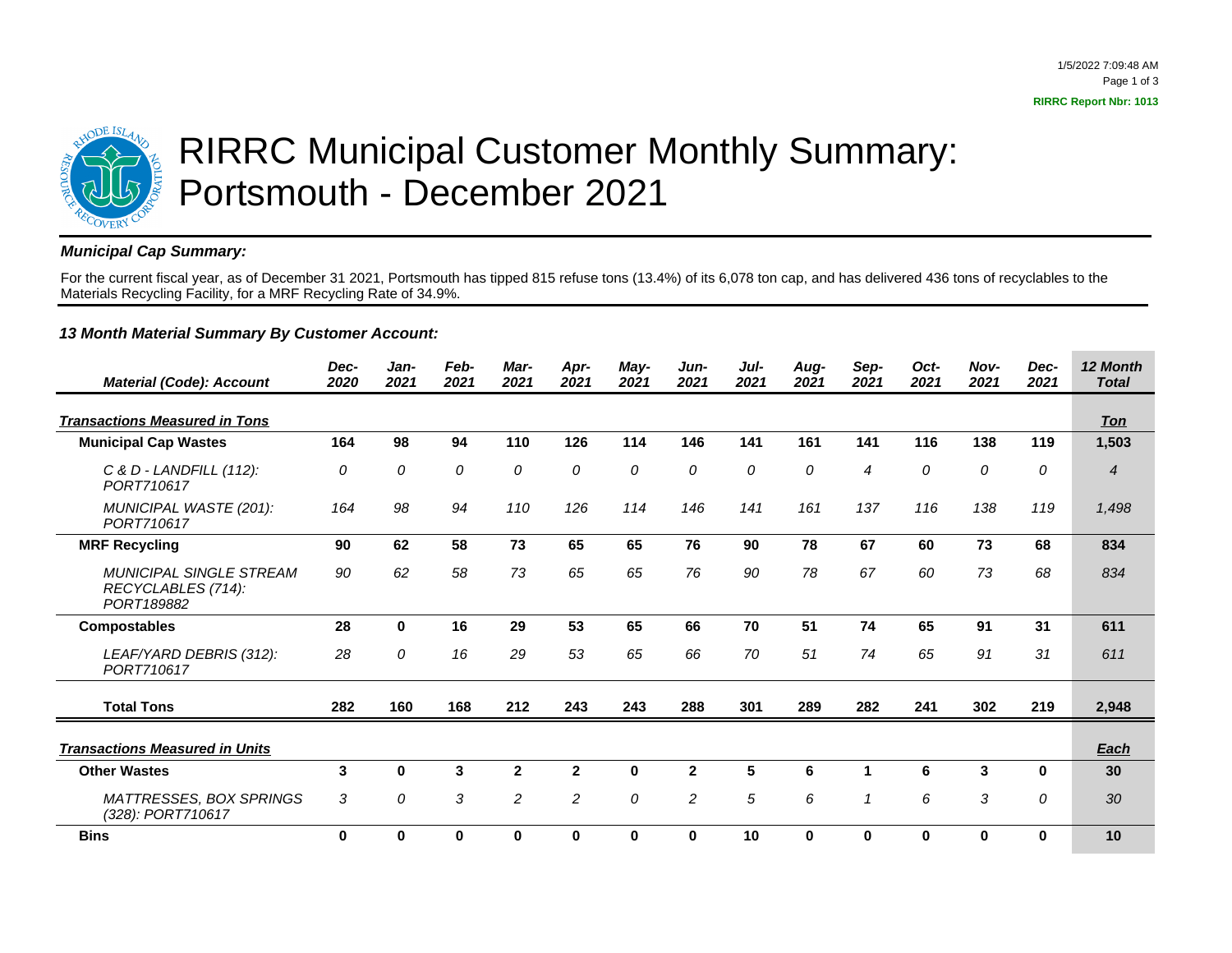| <b>Material (Code): Account</b>                    | Dec-<br>2020 | Jan-<br>2021 | Feb-<br>2021 | Mar-<br>2021 | Apr-<br>2021 | May-<br>2021 | Jun-<br>2021 | Jul-<br>2021 | Aug-<br>2021 | Sep-<br>2021 | Oct-<br>2021 | Nov-<br>2021 | Dec-<br>2021 | 12 Month<br><b>Total</b> |
|----------------------------------------------------|--------------|--------------|--------------|--------------|--------------|--------------|--------------|--------------|--------------|--------------|--------------|--------------|--------------|--------------------------|
| 22 GALLON BLUE RECYCLING<br>BINS (920): PORT996375 |              |              |              |              |              |              |              | 10           |              | O            |              |              |              | 10                       |
| <b>Total Units</b>                                 |              |              |              |              |              |              |              | 15           | 6            |              | 6            |              |              | 40                       |
| <b>Total Transactions</b>                          | 33           | 20           | 20           | 22           | 24           | 21           | 25           | 28           | 27           | 25           | 23           | 27           | 20           | 315                      |